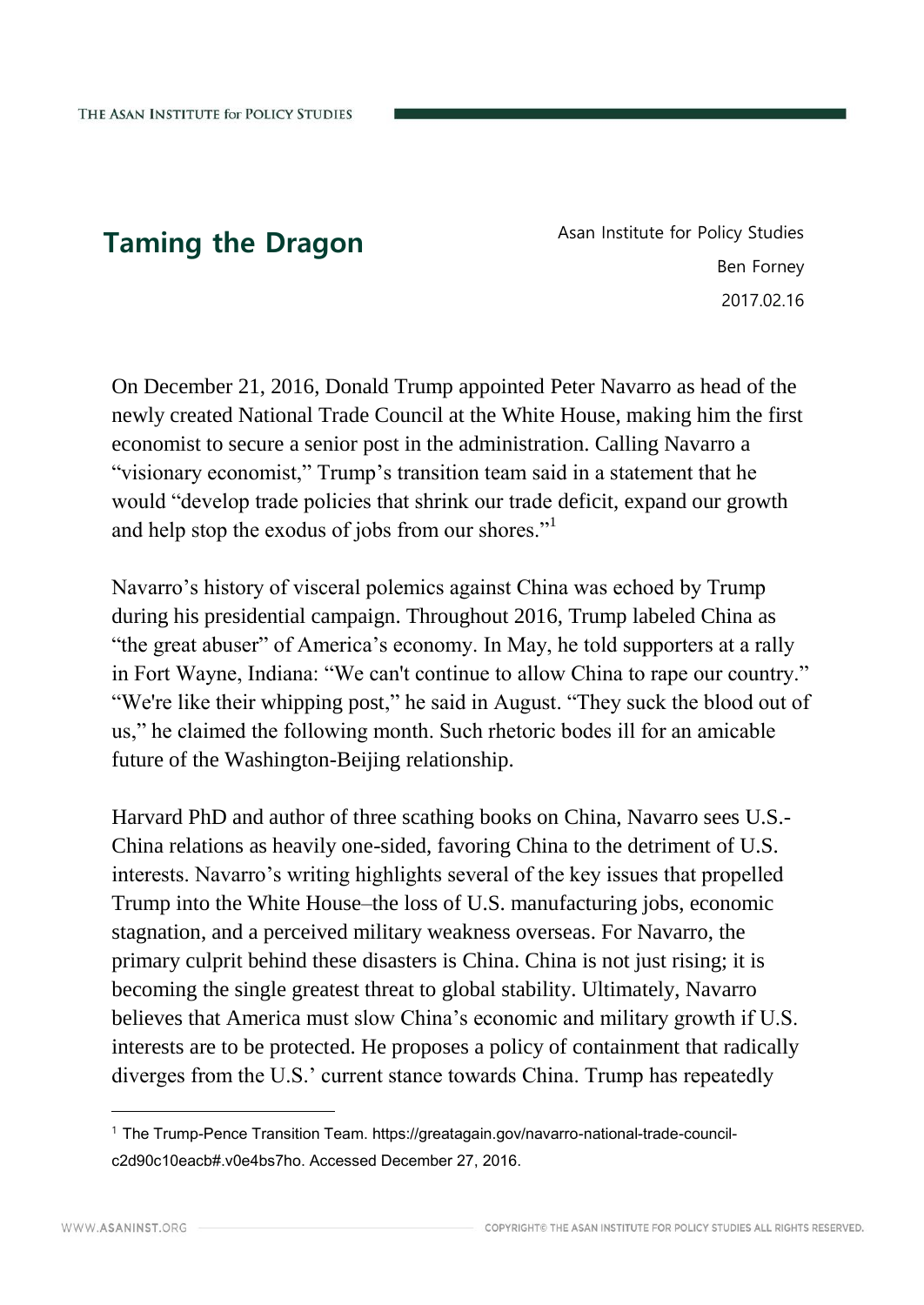expressed his admiration for Navarro's ideas, and with Navarro now occupying a prominent place in Trump's White House, it is necessary to understand what policies he might recommend to the president.

In terms of trade, a Navarro-influenced Trump would act swiftly to rebalance the deficit between the U.S. and China. The economic relationship would likely take precedence over other issues, as Trump has suggested he would be willing to use long held geopolitical norms as bargaining chips to create trade conditions more favorable for the U.S. He is likely to do exactly as he promised during his campaign: impose high tariffs on Chinese goods entering the U.S. Trump has put forth the figure of 45% (Navarro proposed 43%). If enacted, bilateral trade would be severely disrupted, as China would be likely to respond with its own retaliatory restrictions. This would affect global supply chains and hurt countries like South Korea and Taiwan, who produce many of the components for Chinese-manufactured goods. Yet even if this pressure forces some manufactures to relocate outside China, it is not clear how Trump could get them to return to America, rather than an even lower cost country like Vietnam.

Ultimately, raising tariffs on Chinese imports and convincing Americans to stop buying Chinese made goods will not benefit the American consumer or the wider economy. Trying to bring back all of the low cost manufacturing jobs is impractical for the America of 2017. According to a recent report, nearly 88% of manufacturing jobs lost in America were due to higher productivity, not imbalanced trade with China. $^2$  In other words, many of these jobs would likely become automated if they remained in the U.S., and the higher cost of American manufacturing would ensure that some of its products remain less competitive internationally and more expensive for domestic consumers. Rather than wrest back all of these low skilled jobs, America would be better served by developing a highly skilled workforce that can excel in the industries that the Chinese have not yet mastered. Trying to take down the Chinese economy by

 $<sup>2</sup>$  Hicks, Michael and Devaraj, Srikant. The Myth and the Reality of Manufacturing in America. Ball</sup> State University Center for Business and Economic Research. June 2015. http://conexus.cberdata.org/files/MfgReality.pdf. Accessed December 26, 2016.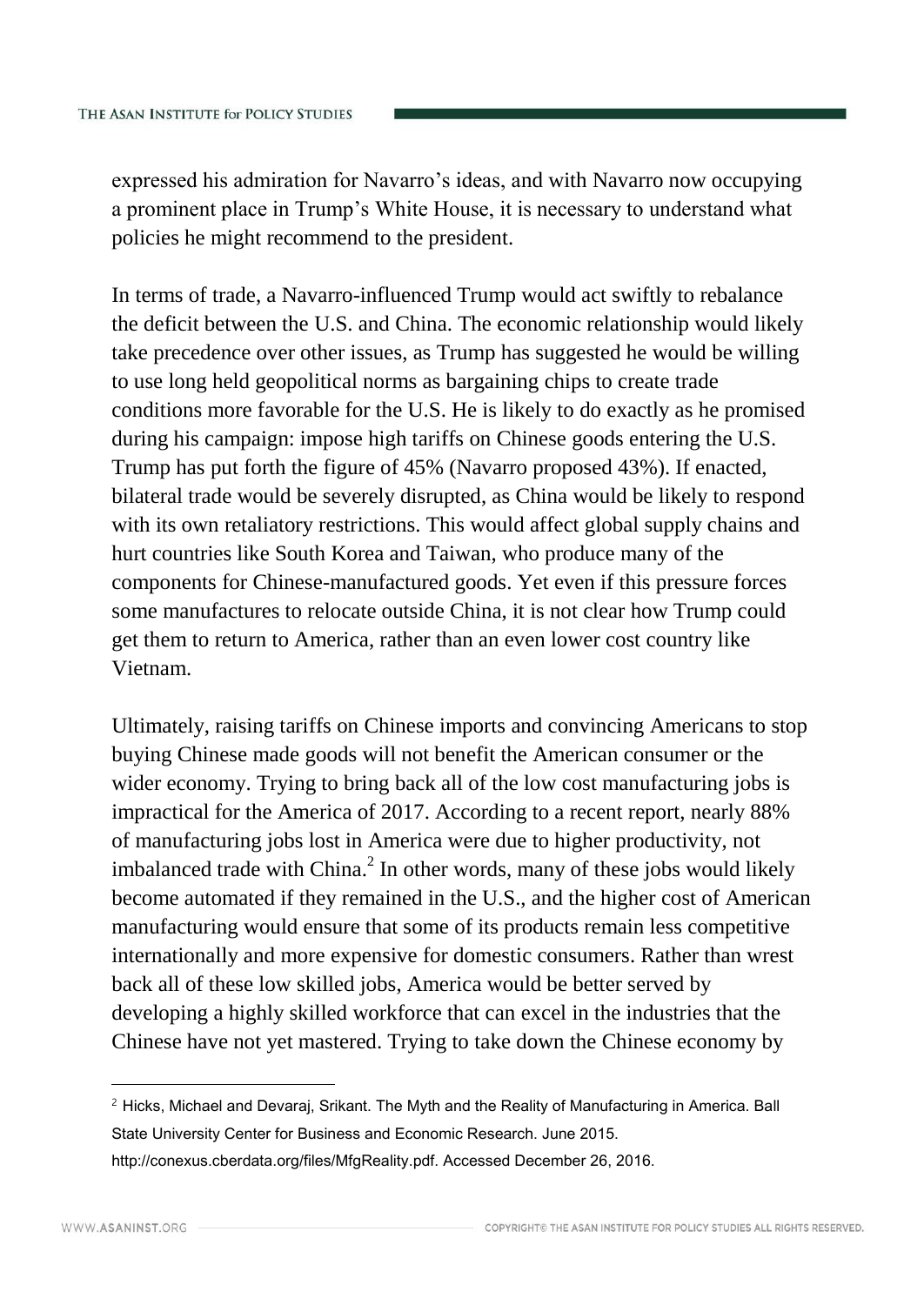making America's manufacturing sector strong in the way it was fifty years ago is unrealistic and potentially destabilizing for the global economy.

One of Trump's first acts as president was to withdraw America from the TPP. In a co-written article in Foreign Policy, published one day before the election, Navarro surmised: "Trump will never again sacrifice the U.S. economy on the altar of foreign policy by entering into bad trade deals like the North American Free Trade Agreement, allowing China into the World Trade Organization, and passing the proposed TPP."<sup>3</sup> Trump believes such moves will help keep American industries competitive. Yet in reality, abandoning the TPP will cede Asia's economic agenda to China for the foreseeable future. It would be another signal to U.S. allies that America wants to disengage from the region.

Both Trump and Navarro claim that free trade itself is not on trial, but only unfair trade agreements that benefit other countries at the expense of the American worker. Yet although they claim to support free but fair trade, their policy proposals are tantamount to protectionism. Navarro seems to advocate for direct government interference in the market, and Trump has already begun to do so with his personal intervention at the air conditioning manufacturer, Carrier. What both men seem to promote is a type of neo-mercantilism, in which exports are encouraged, imports are discouraged, and the government plays a direct role in economic affairs.

Trump also shares Navarro's belief in the connection between slower economic growth and slower military buildup. But such a belief in this questionable correlation is dangerous. A China that is isolated economically has less to lose from starting an international conflict, and the increased internal instability brought on by a flagging economy will only make the leaders in Beijing more likely to break from their policy of patient, planned expansionism. To prove how an underperforming, isolated economy can still develop a threatening

<sup>&</sup>lt;sup>3</sup> Gray, Alexander and Navarro, Peter. "Donald Trump's Peace Through Strength Vision for the Asia-Pacific." Foreign Policy. November 7, 2016. http://foreignpolicy.com/2016/11/07/donald-trumps-peacethrough-strength-vision-for-the-asia-pacific/. Accessed November 7, 2016.